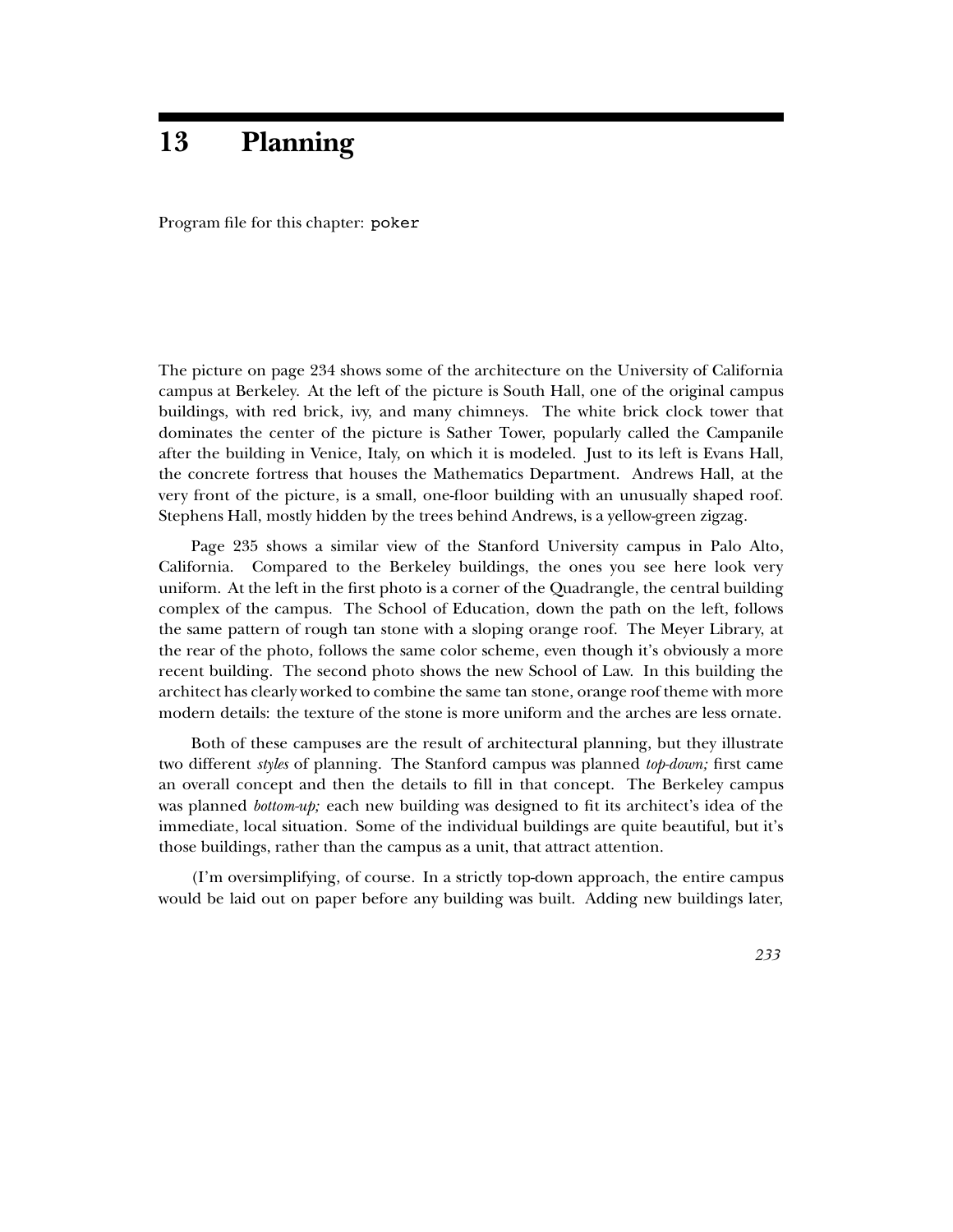

University of California, Berkeley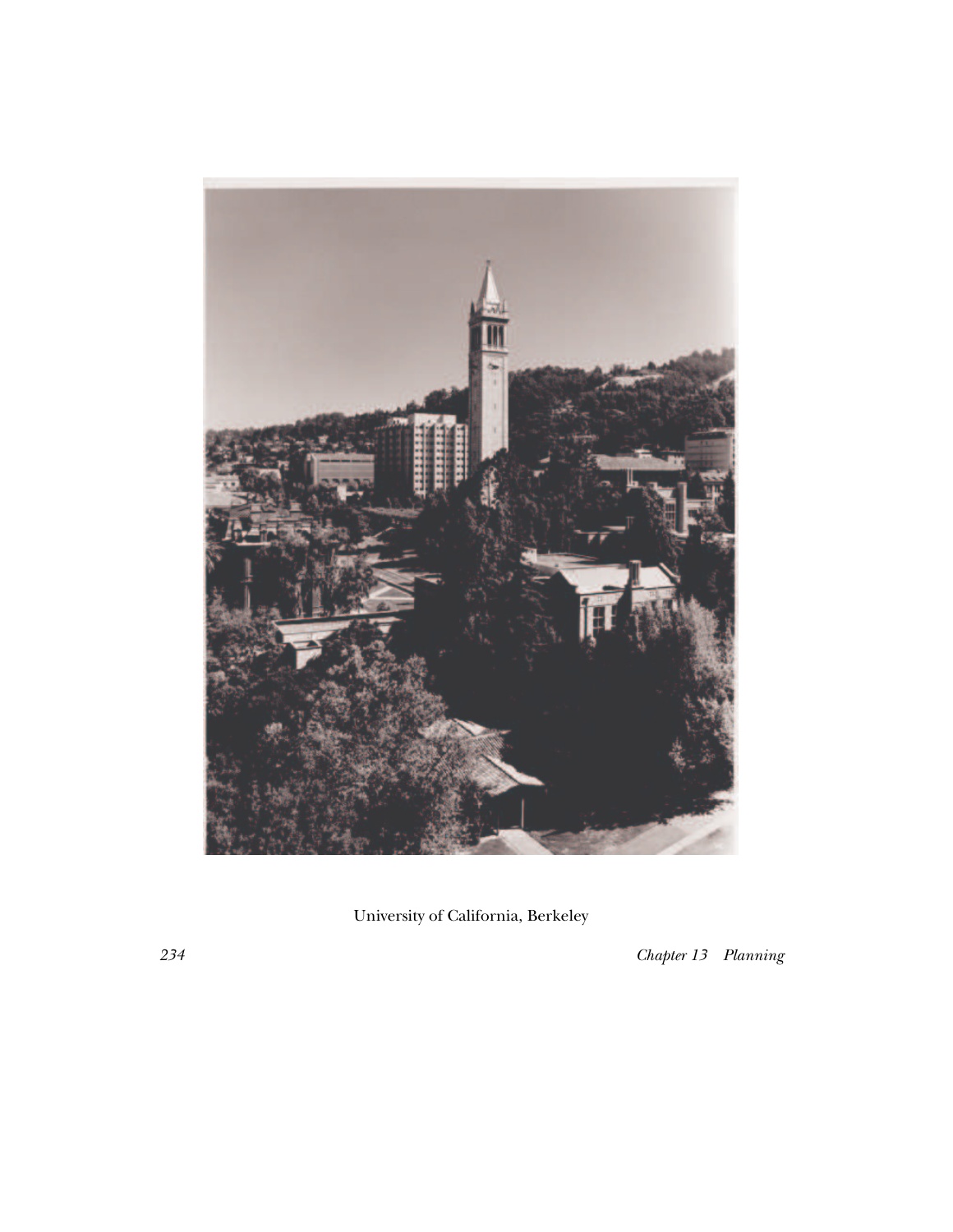



Stanford University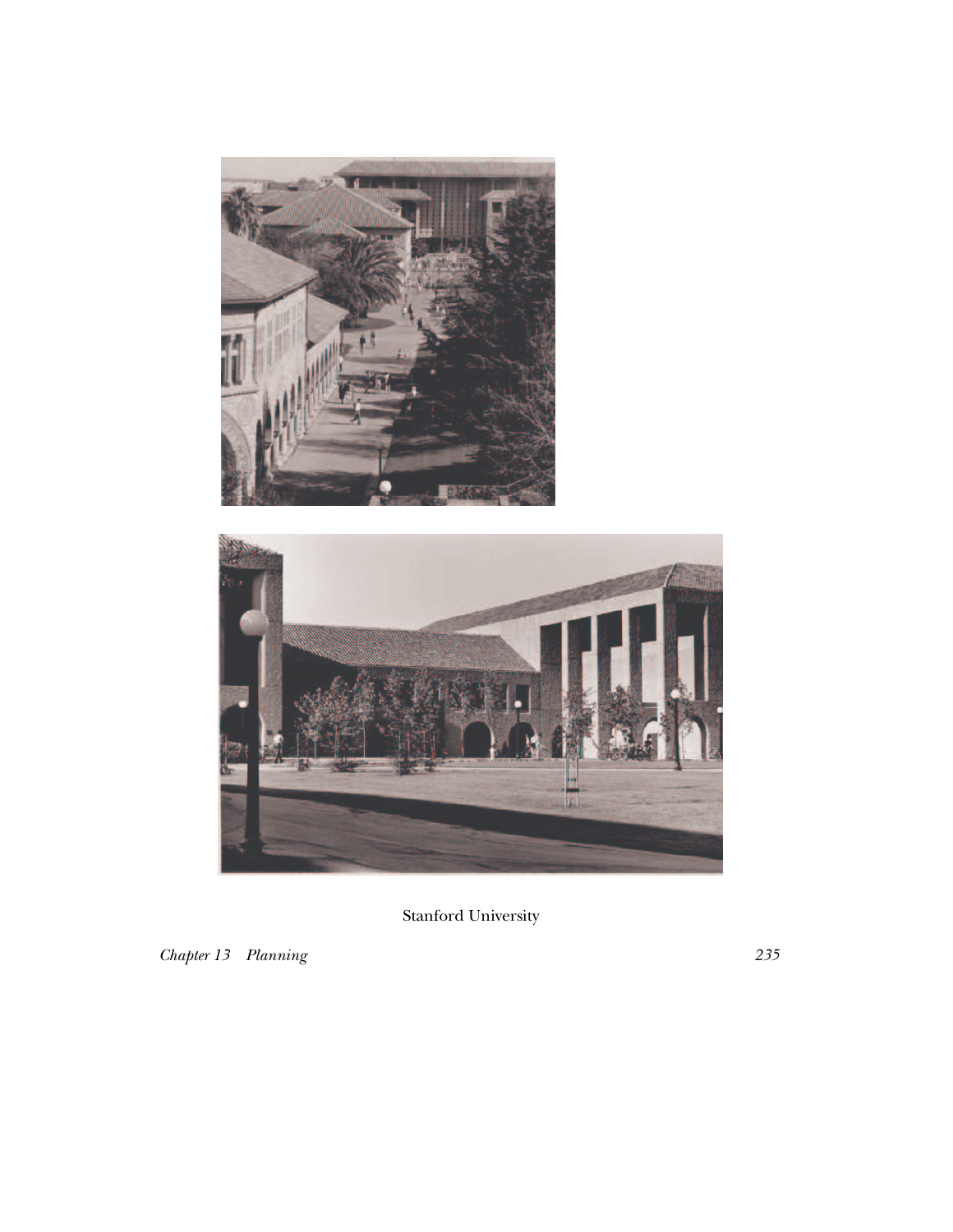even if they're made to fit in with the old ones, means that the original plan was defective. Instead of patching it up, a top-down purist would have the architects begin all over again, allowing for more buildings from the beginning of the design process. And in fact the original Berkeley campus was much more uniform than the campus today, but very rapid growth led to widespread changes in the original plan. Still, the difference in architectural planning styles is striking and suggestive.)

The same two planning strategies are possible in computer programming. Suppose you want to write a program to play tic-tac-toe, as I did in Chapter 6. You can start by saying, "Let's see if I can draw the board." You'd write a procedure to draw the four lines that make up the tic-tac-toe grid. Then you might write procedures to draw an X and an O in the right size for the boxes you've made. And so on. That would be a bottom-up design. Alternatively, you might start by deciding on the major tasks that your program will have to carry out. You might then write a top-level procedure like this:

```
to ttt
drawboard
choose.x.o
playgame
end
to playgame
move "x
if winp "x [stop]
move "o
if winp "o [stop]
playgame
end
```
In writing ttt and playgame, I've freely used subprocedures that I haven't written yet. Later I could fill in the gaps, writing procedures that will do exactly what's needed to fill their places in the main procedure.

### **Structured Programming**

In recent years the majority of computer scientists have adopted a school of thought called structured programming. This phrase—the title of a 1972 book by O. J. Dahl, Edsger Dijkstra, and C. A. R. Hoare—describes an uncompromising top-down philosophy of programming. Structured programming is more than just the top-down idea, though; it also includes rules for each step in the program development process. For example, one potential problem with top-down programming is that it's hard to test a procedure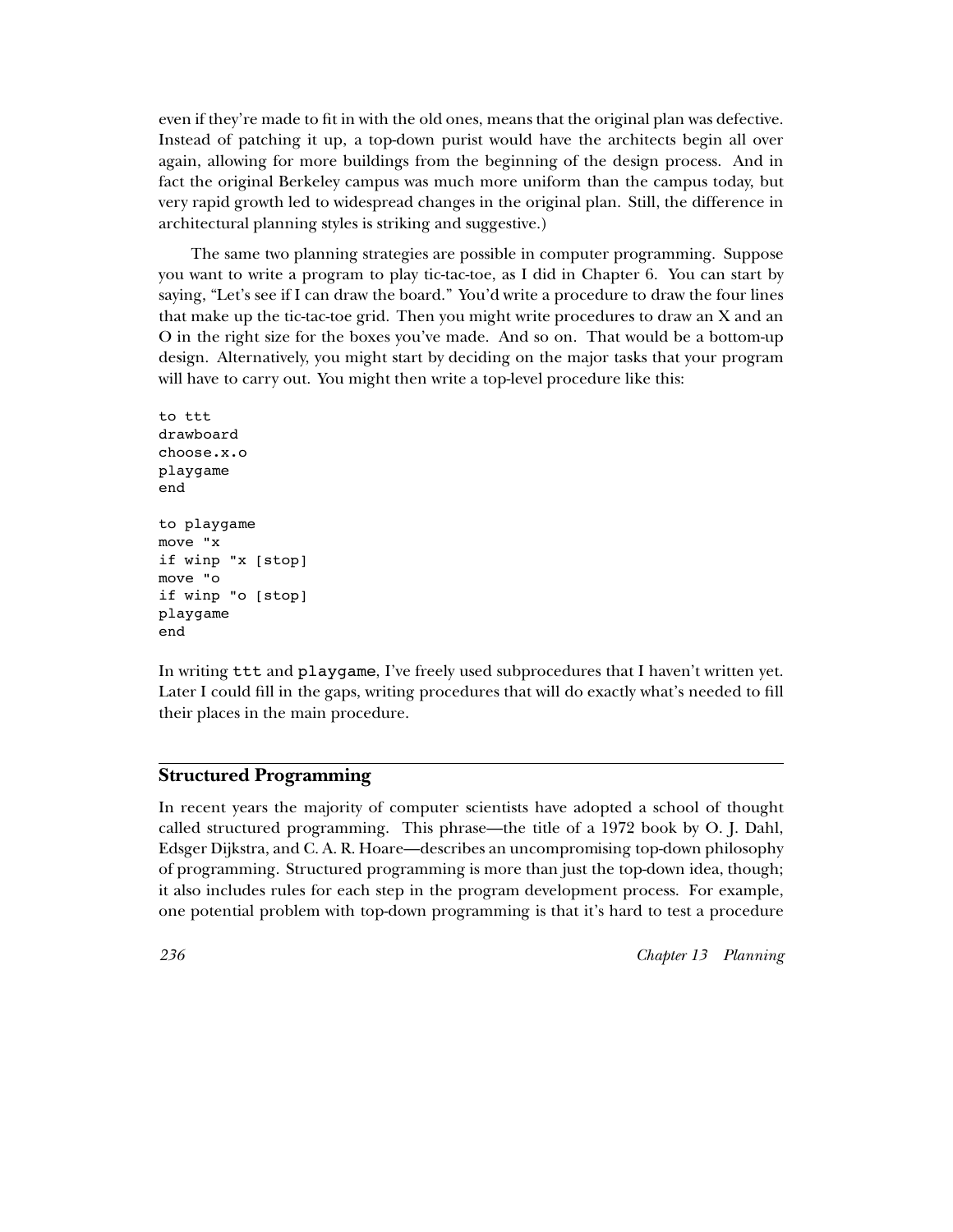problem by recommending the use of *stubs*—preliminary versions of the subprocedures you've written until its subprocedures are written also. (By contrast, a subprocedure can be tested before its superprocedures are written.) Structured programming solves this that don't really do the job but provide some result that allows the higher-level procedures to be tested. For example, an operation that hasn't been written yet might be replaced by a stub that always outputs zero, or the empty list, or some other simple, appropriate value.

More importantly, the structured programming approach tells us not to write any procedures at all until we've first written a detailed specification of the how the program should behave, and then a detailed plan of how it will be organized to achieve that goal.

The programming language Pascal was designed by Niklaus Wirth in 1970 to promote a programming style and philosophy like that of structured programming. Pascal is meant to teach a top-down structured style by providing just the tools needed for that approach but making it hard to program in other styles. The widespread use of Pascal in college programming courses reflects the popularity of the structured programming approach.

language C++, which exemplifies an *object oriented* approach to program structure. Others (As I am preparing the second edition of this book in 1995, Pascal is just beginning to lose ground as a teaching language; several competing schools of thought about programming have led to diverse language choices. The best known right now is the are Ada and Modula, two languages more or less in the Pascal tradition, and Scheme, which is, like Logo, a dialect of Lisp and represents the artificial intelligence tradition.)

#### **Critique of Structured Programming**

"program at the keyboard." Pascal, on the other hand, was designed to be a *compiled* One area of computer science in which the top-down approach has not been accepted so enthusiastically is artificial intelligence. AI researchers try to program computers to carry out ill-defined, complex tasks (playing chess is a prototypical example) for which there is no single, obvious method. In that kind of research project you can't start by writing down on paper a complete specification of how the finished program will be organized. Instead you start with a more or less vague idea, you try programming it, and then you play around with it to try to improve the results. That's one reason why the majority of AI programs are written in Lisp, a language that is interactive, so it encourages you to language, in which you must write an entire program before you can carry out a single instruction.

Logo, a dialect of Lisp, was developed by artificial intelligence researchers. Their idea was to see if they could use some of their experience with the problem of trying to

*Critique of Structured Programming 237*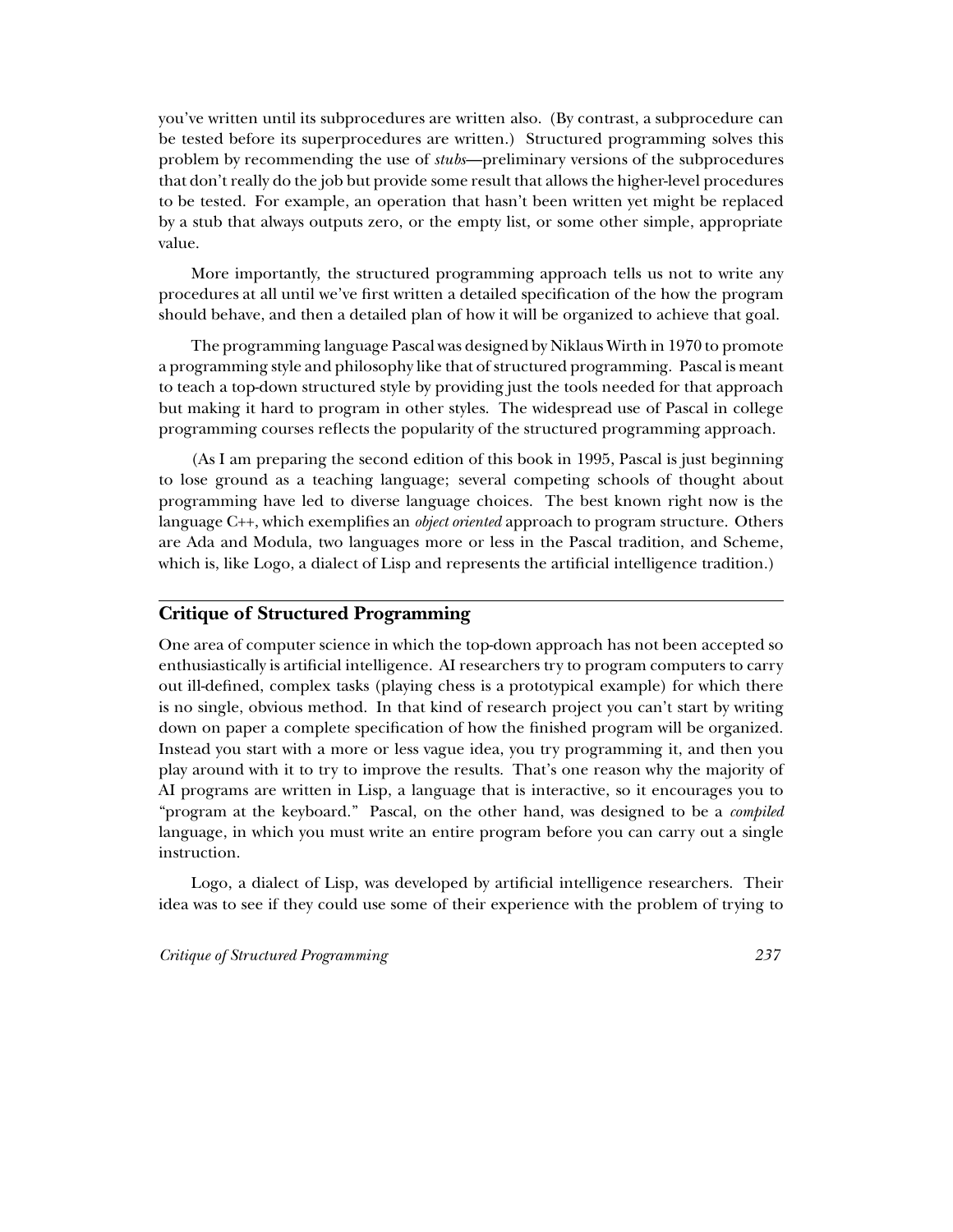get computers to think in order to help human beings learn to think more effectively—at least about certain kinds of problems. You shouldn't be surprised, therefore, to learn that Logoites tend not to be enthusiastic about structured programming.

It's not that we're against planning. On the contrary! Planning is one of the most fundamental problem-solving skills. But there are many kinds of planning. The kind in which every part of your program's behavior is written down before you begin programming isn't very realistic in many contexts. Even in the large-scale business or government projects that structured programmers like to talk about, it's very common that the ultimate users of a program change their minds about how it should work, once they have some experience with using it. The wise programmer will anticipate these changing requirements in the original planning process. Still, one never anticipates everything; a sensible person faced with an unexpected change in requirements will be flexible enough to modify the initial plan, not start all over again. And it's even more true for people like you, who are just learning to program, that the "goal" of a programming project is exploratory rather than predetermined.

Sometimes human lives depend on the correct operation of a computer program. In one famous example, just about the time that the first edition of this book was published, one person died and others were injured because the program controlling a medical X-ray machine gave patients massive overdoses of radiation. Certainly, any programming techniques that can help prevent such accidents are valuable. Still, the techniques applicable to life-or-death programming situations are not necessarily the best techniques for beginning learners, nor even for experienced researchers who are exploring a new area rather than writing production programs.

## **A Sample Project: Counting Poker Hands**

To make all this more concrete, I'd like to show you an actual planning process for a programming project. I'm going to write a Logo program and tell you what I'm doing as I go along. I am sitting at a rather crowded desk; on my left is a microcomputer running Logo, and on my right is the terminal with which I call up the large computer I use for text editing. I'll switch back and forth as I work.\* Please understand that I'm not showing

<sup>\*</sup> Home computers have become more powerful since I wrote that in 1984. I can now run Logo in one window and edit the book in another window on the same computer.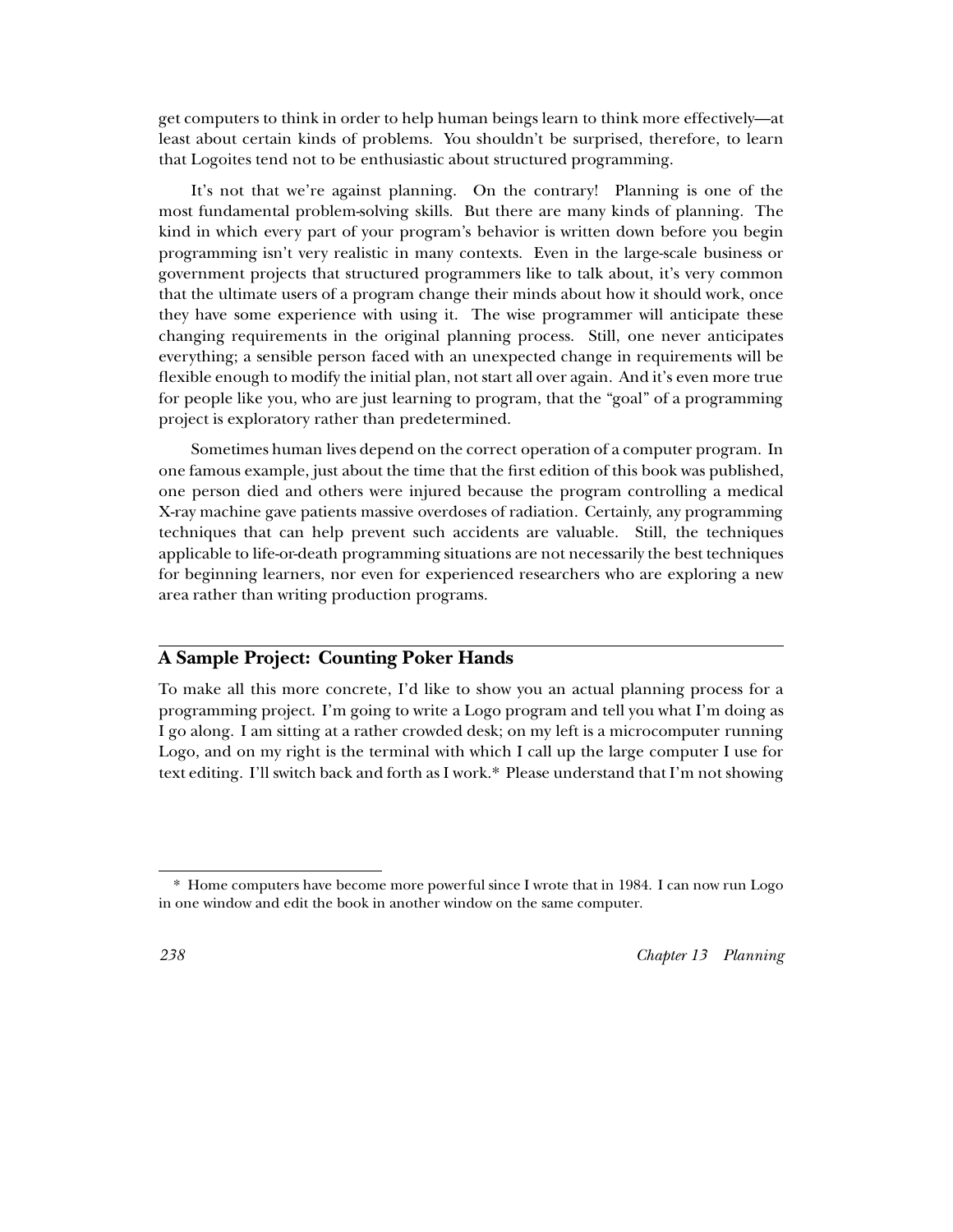you the Official Logo Programming Style. I'm showing you one way in which one Logo programmer approaches a particular project.

The project I have in mind is to announce the value of a poker hand. That is, the program should behave something like this:

```
pokerhand [3s qc 3d 3h qd]
?
pokerhand [4c 7h 5d 3c 6d]
?
pokerhand [2h 10d 5s 6s 10s]
?
full house (threes and queens)
straight (seven high)
pair of tens
?
```
In imagining this sample dialogue, I'm doing a kind of top-down planning. I've specified, for example, the form in which I intend to represent a hand (a list of five cards) and a card (a word combining a rank from

[a 2 3 4 5 6 7 8 9 10 j q k]

with a suit from

[h s d c]

standing for hearts, spades, diamonds, and clubs). I suppose that means that I've decided we're playing five-card draw poker rather than seven-card stud. But later I may want to think again about that choice. I've also written down a few of the specific messages the program can print, although I'm much less certain about these. I may or may not actually bother with the details in parentheses, for example.

Okay, how will the program work? I envision a series of tests for particular kinds of poker hands. So in my head there is a vague procedure template like this:

```
to pokerhand :cards
if royal.flushp :cards [print [royal flush] stop]
if fourp :cards [print [four of a kind] stop]
if straight.flushp :cards [print [straight flush] stop]
...
print [I suggest you fold.]
end
```
*A Sample Project: Counting Poker Hands 239*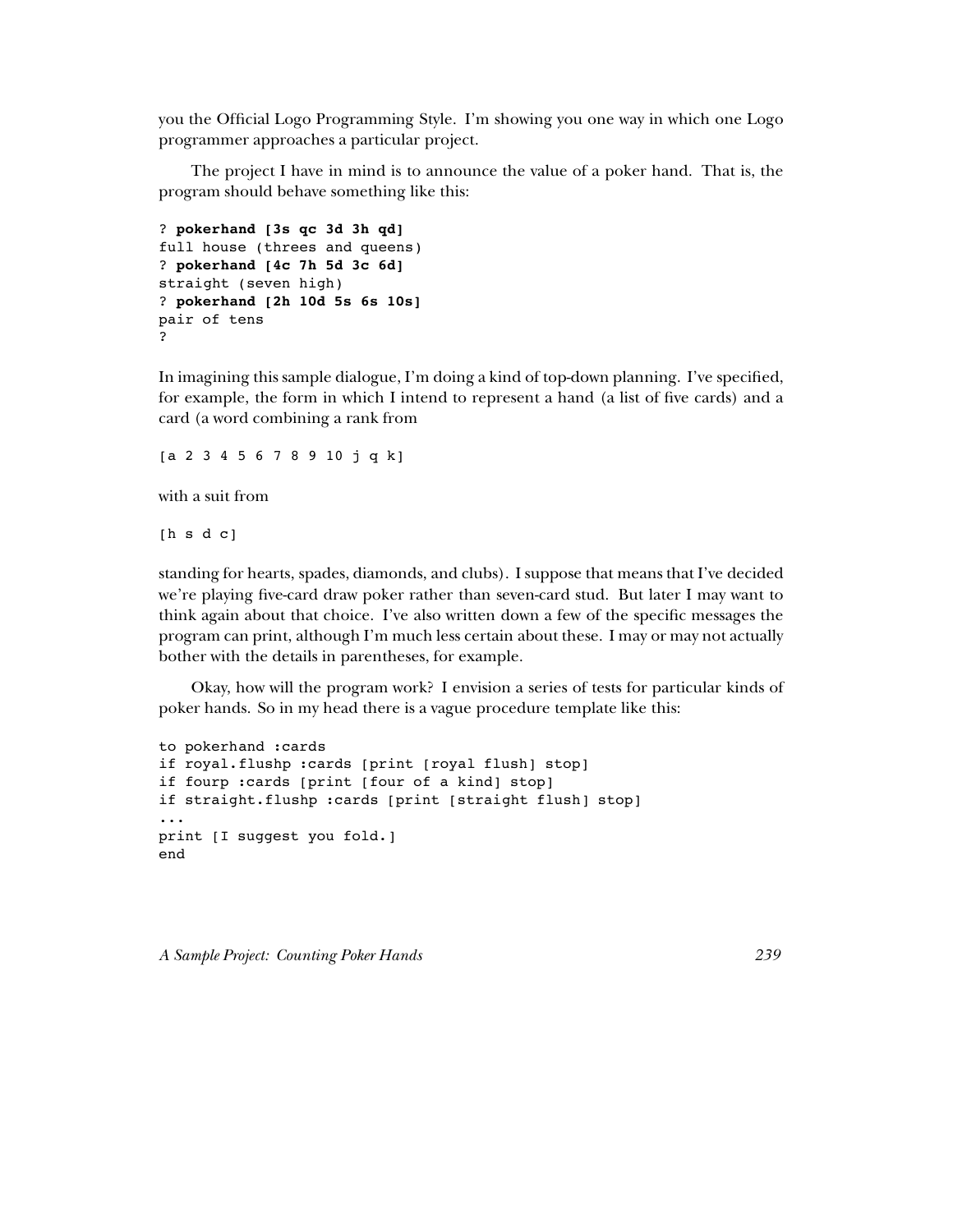with the test for a flush. I shouldn't have another instruction starting if  $string$ This isn't something I'm ready to type into my computer. I'm still thinking about how the details are likely to work out. One thing that comes to mind is that, as it stands, there will be a great duplication of effort. The test for a royal flush is just like the test for a straight flush, plus a particular special condition (ace high). I shouldn't really make that test twice. For that matter the test for a straight flush is the test for a straight combined repeating the same test.

## **An Initialization Procedure**

through the hand once, extracting various kinds of information into a bunch of variables. I'll probably have ranks and suits, along with things like pairs, which will list the I also shouldn't read through the list representing the hand a million times, each time pulling out the rank without the suit or vice versa. It seems that I should begin by going ranks that appear twice in the hand. I'm not sure exactly what variables I'll need, but I am now impatient to start programming. What I'm going to do is write an initialization procedure to set up all this information.

In revising this chapter for the second edition, I find that I have very different ideas about how to write this initialization procedure. But I think that it's worthwhile, since this is a chapter about planning a program and not about the finished product, to preserve my original version and the reasoning that led me to write it. In the next section I'll show another approach.

```
to poker.init : cards (example ); first edition version
make "ranks []
make "suits []
make "pairs []
make "threes []
make "fours []
read.cards :cards
end
```
 $\texttt{Read.cards},$  when I write it, will insert new members into the lists that  $\texttt{poker.init}$ sets up as empty lists. Why  $\mathtt{pairs},$  threes, and fours but not, for example,  $\mathtt{straights}$ and flushes? Pairhood is a property of just part of a hand, whereas straighthood is a a straight. But the lists  $:\!{\tt ranks}$  and  $:\!{\tt suits}$  will help in determining whether the hand property of the entire hand. It doesn't make sense to say that three of the five cards form is a straight or a flush, respectively. For instance, a flush is a hand in which there is only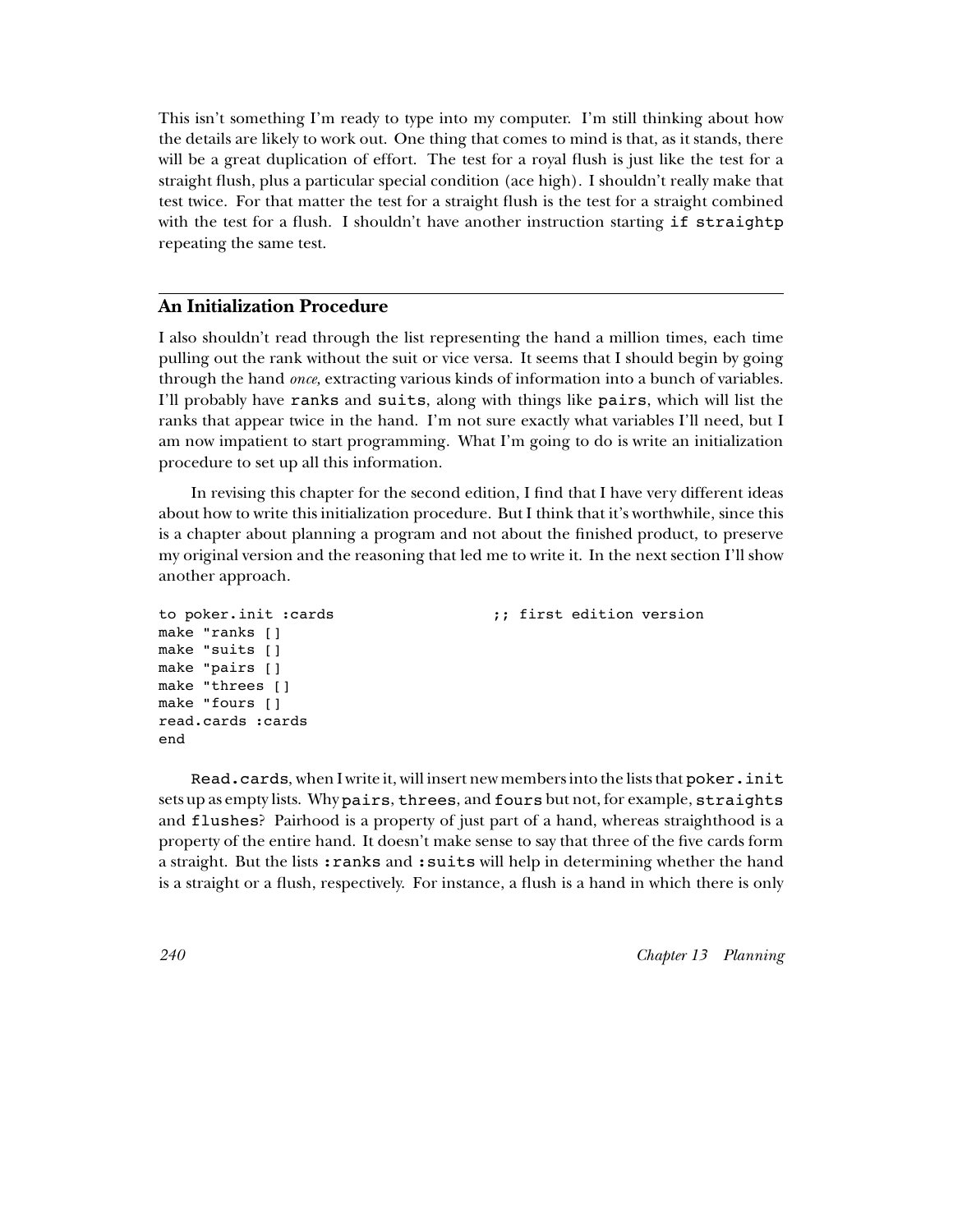one suit, so if : suits turns out to be a list of length one, the hand is a flush. A full house is a hand with one rank listed in : threes and another listed in : pairs.

variables that are not made local. But of course the whole point of an initialization the top-level pokerhand I'll probably put local instructions for these variables there. I seem to be violating my own rules here, with all these explicit assignments to procedure is that the variables will be used later by some other procedure, not this one or one of its subprocedures. In a large project, it's typical for an initialization procedure to assign values to nonlocal variables. If I'm being careful, when I get around to writing

I can write read.cards without thinking about it at all, and I hope you can too. It's one of the standard templates: "Do something to each member of a list."

```
to read.cards :cards
foreach :cards "read.card
end
```
It's not obvious what goes inside read.card, but I can imagine some of the instructions. So I'll start writing it anyway.

```
to read.card :card
make "ranks fput butlast :card :ranks
make "suits fput last :card :suits
...
```
make, fput instructions. I should have a subprocedure to handle it. Okay, time to do some thinking. I can see that there are going to be a lot of those

```
to read.card :card
insert butlast :card "ranks
insert last :card "suits
...
```
(By the way, do you see why I extract the rank of a card with butlast rather than  $first$ ? spades is represented by the word 10s. The first of that word is the single digit 1; its butlast is 10, the number we really want.) It wouldn't matter, except for the tens where the rank is two digits. That is, the ten of

a make invocation. Make needs the *name* of the variable in order to be able to change its I know that the second input to insert has to be the name of the variable (like "ranks) and not the value of the variable (like : ranks) because I've used techniques like this before. That input is going to be used, among other things, as the first input to

*An Initialization Procedure 241*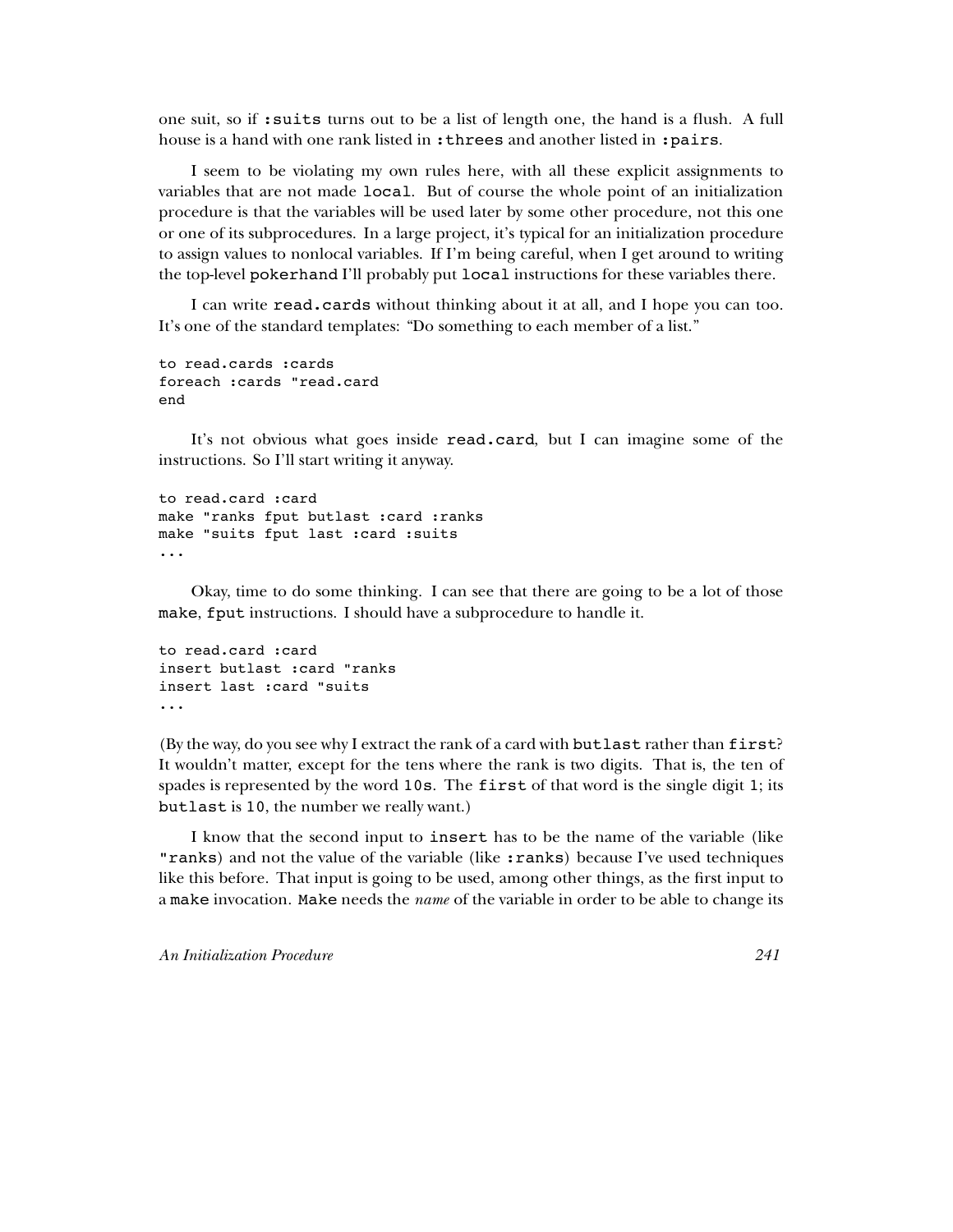have some way to distinguish between *call by value* (:ranks) and *call by name* ("ranks) value. Although this particular notation is specific to Logo, most programming languages or some similar mechanism to handle the special cases in which a subprocedure must be able to modify a superprocedure's variable.

What about pairs and so on? The idea is that if I've seen this particular rank before, I should insert it in pairs:

if memberp butlast :card :ranks [insert butlast :card "pairs]

will *always* be found in : ranks because I've just put it there! Instead I have to put this instruction *before* the one that inserts into : ranks. In fact, the same problem will and work my way down to : ranks. This illustrates a general rule: Always make the most *restrictive test first.* I learned that rule through hours of debugging earlier projects; now I arise with the other lists. I have to start by testing : threes and inserting into : fours, But there's a bug. If I put that instruction after the ones I've already written, the rank recognize the situation right away. Here's the finished procedure:

to read.card :card insert last :card "suits if memberp butlast :card :threes [insert butlast :card "fours stop] if memberp butlast :card :pairs [insert butlast :card "threes stop] if memberp butlast :card :ranks [insert butlast :card "pairs stop] insert butlast :card "ranks end

The stop commands are just for efficiency. Suppose I've found a particular rank three same rank. Then the first if will succeed, since the rank was already a member of : threes. If the stop command were omitted, I'd go on to the next if instruction, which would find the rank in  $:$  pairs and therefore insert it into  $:$  threes. But that's unnecessary; if I've found the rank in  $:$  threes, there is no need to insert it there again! In other words, if I'm about to insert this card in the list of  $fours$ , there is no need to funny having threes and fours as lists, since there can't be more than one of them in times already in this poker hand, and the card I'm looking at now is the fourth of the check to see if it's in the lists of smaller runs of the same rank. (Of course, it's sort of a five-card poker hand! But this structure makes the instructions pleasingly similar.)

I notice another potential bug. When I add a rank to, for example, :threes, I don't remove it from : pairs. So my data base will claim that I have a pair as well as three of a kind. I could write a remove procedure analogous to insert, but my guess is that it won't be necessary. If I follow the "most restrictive test first" principle later in the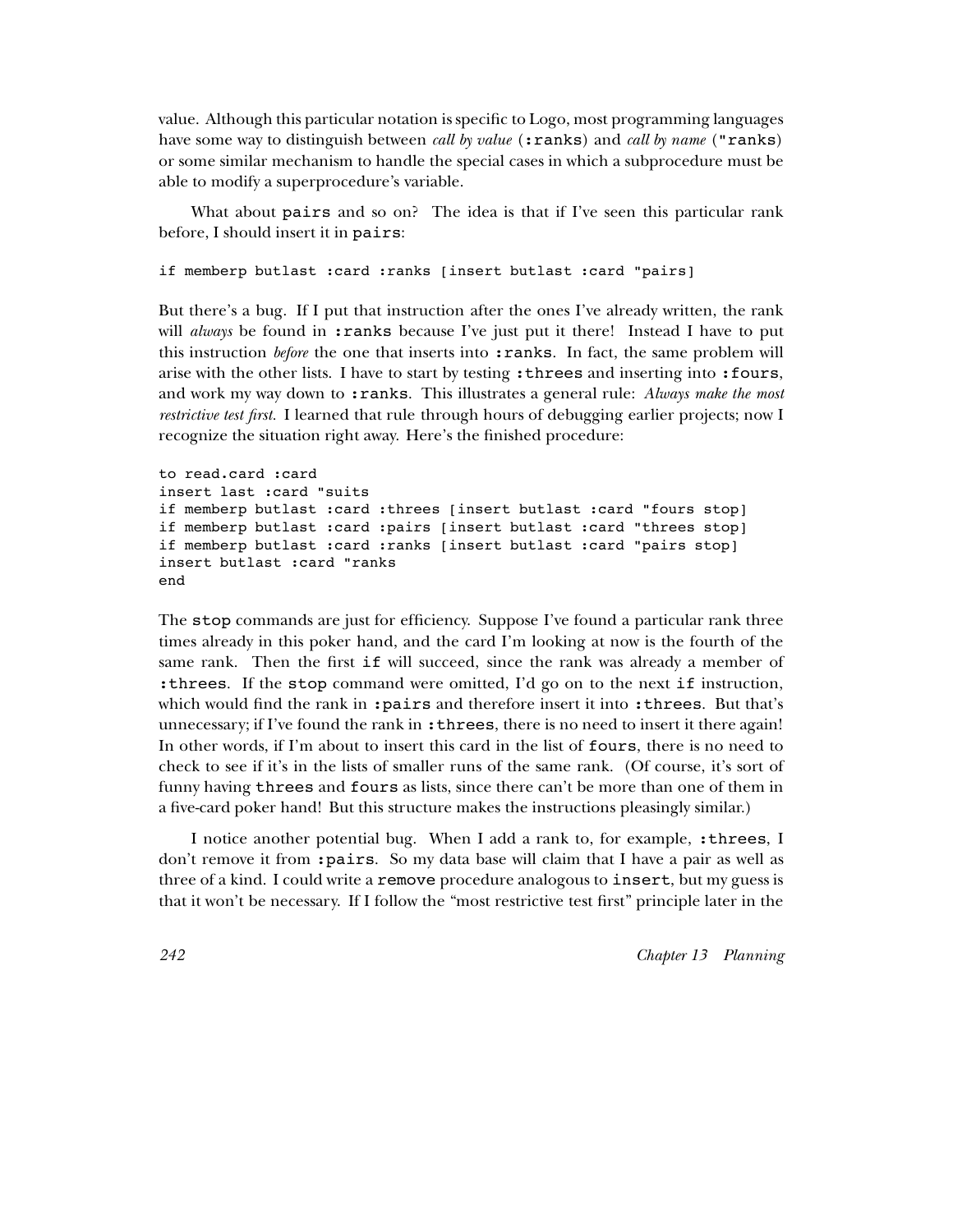program, I'll know I have three of a kind before I ever look at  $\, : \,$  pairs. If it turns out to be a problem later, I'll fix it then.

I'm slightly annoyed that this procedure computes butlast : card so many times. Perhaps it should be

```
to read.card :card
local "rank
make "rank butlast :card
...
```
But in fact I haven't bothered making that change.

Finally, here is the missing subprocedure insert:

```
to insert :item :list
if memberp :item thing :list [stop]
make :list fput :item thing :list
end
```
stop commands I mentioned earlier ought to ensure the same thing, except for the :suits list . But since I need the instruction for that case anyway, I'll take a "belt and The first instruction is there to ensure that nothing is added to the same list twice. The suspenders" approach for all the lists.

The input that I've called item here used to be called thing, because I was thinking, "Insert a thing into a list." But I found that using the procedure thing next to the variable thing looked too confusing to me, even though it wouldn't have bothered the Logo interpreter.

Chapter 3. Remember that the variable list contains the *name* of another variable, such I hope you noticed that the second instruction starts with make : list rather than make "list . This is the indirect assignment technique that I mentioned briefly in as threes. It is that second variable whose value is changed. For example,

insert butlast :card "fours

invokes insert with an input whose name is list and whose value is fours. In this case, the make instruction inside insert is equivalent to

make "fours fput :item thing "fours

or

make "fours fput :item :fours

*An Initialization Procedure 243*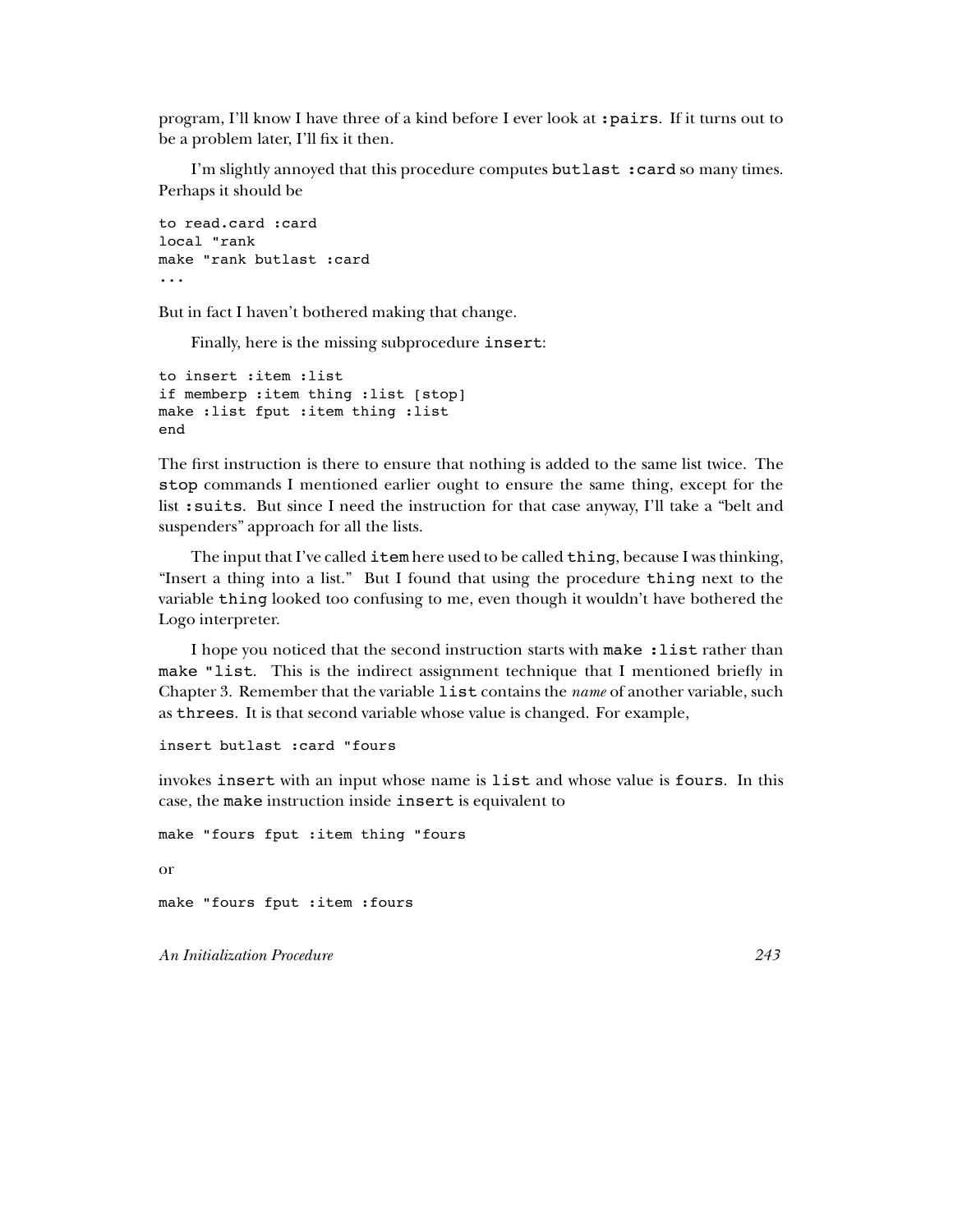## **Second Edition Second Thoughts**

ranks whose value is an empty list, and then adding the rank of each card by reassigning I wrote the first edition using versions of Logo without higher order functions. These functions can be written in Logo, and in fact I did write them later in the book, but I wasn't using them in this chapter. But in retrospect, the style of creating a variable named a new value to the variable, seems much harder to understand than this:

to poker.init :cards make "ranks map "butlast :cards make "suits remdup map "last :cards ...

Remdup is an operation, primitive in Berkeley Logo, whose output is the same as its input, but with duplicate members removed.

As for <code>pairs</code>, threes, and <code>fours</code>, I think they are most easily replaced by an array that keeps track of the number of times each rank appears in the hand.

```
to poker.init :cards ;; second edition version
make "ranks map [ranknum butlast ?] :cards
make "suits remdup map "last :cards
make "rankarray {0 0 0 0 0 0 0 0 0 0 0 0 0}
foreach :ranks [setitem ? :rankarray (item ? :rankarray)+1]
end
to ranknum : rank \qquad \qquad ; turn rank to number
if :rank = "a [output 1]if :rank = "j [output 11]
if : rank = "q [output 12]
if : rank = "k [output 13]
output :rank
end
```
Since I want to use the card's rank as an index into an array, I have to use a number from 1 to 13 to represent the ranks inside the program, even though the person using the program will still represent a rank in the more human-readable form of A for ace and so on.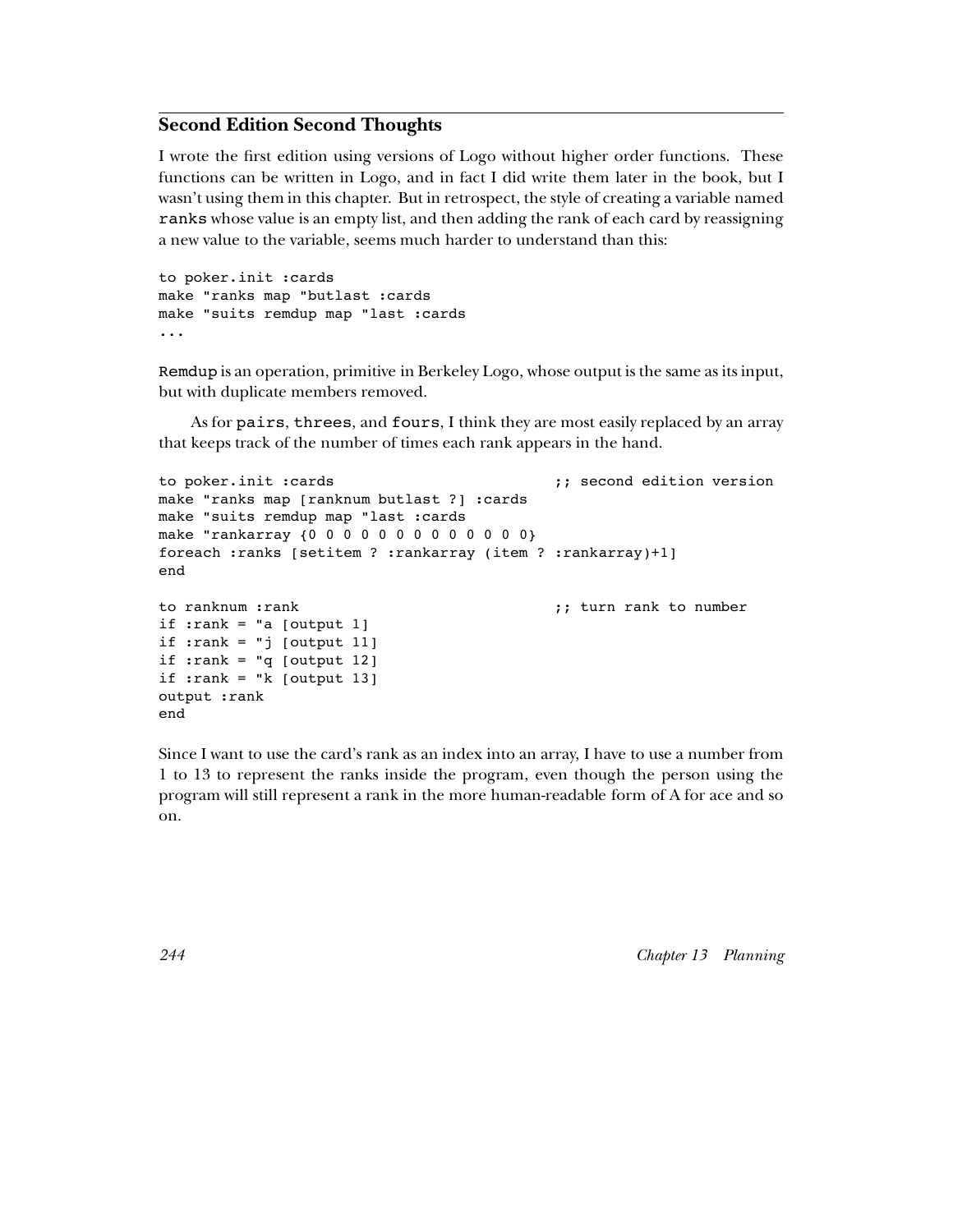Where the first version of the program would test for four of a kind with

```
if not emptyp :fours ...
```
this new version will say

if memberp 4 :rankarray ...

changed my mind about the big idea, which is to have a procedure  $poker.init$  that Notice that my second thoughts are about low-level details of the program. I haven't examines the hand and converts the information into a format in which the rest of the program can use it more easily. This is the same idea I used in the tic-tac-toe program of Chapter 6, in which I converted a human-readable "position" such as

{x o 3 x x 6 7 8 o}

into an internal list of "triples":

```
[xo3 xx6 78o xx7 ox8 36o xxo 3x7]
```
From now on, I won't show two versions of every procedure. I'll use the revised data representation, even though the chapter tells the story of how I wrote the older version of the program.

### **Planning and Debugging**

be able to *prove* mathematically that your program is correct! Debugging is a relic of the Ideally, according to structured programming, you should never have to do any debugging. You should start with a complete, clear program specification. Then you should use the approved style to translate that specification into a program. Then you should dark ages.

That's not the Logo approach. I've already done some debugging in this project. Programming is sort of like real life: you don't always get it right the first time. Structured programmers don't get it right the first time either; the difference is that Logoites aren't embarrassed about it. We think of debugging as part of the process of solving problems in general.

If you're a student in a school, the odds are that you aren't often encouraged to accept debugging as valuable. When you hand in a paper or a quiz, the teacher doesn't

*Planning and Debugging 245*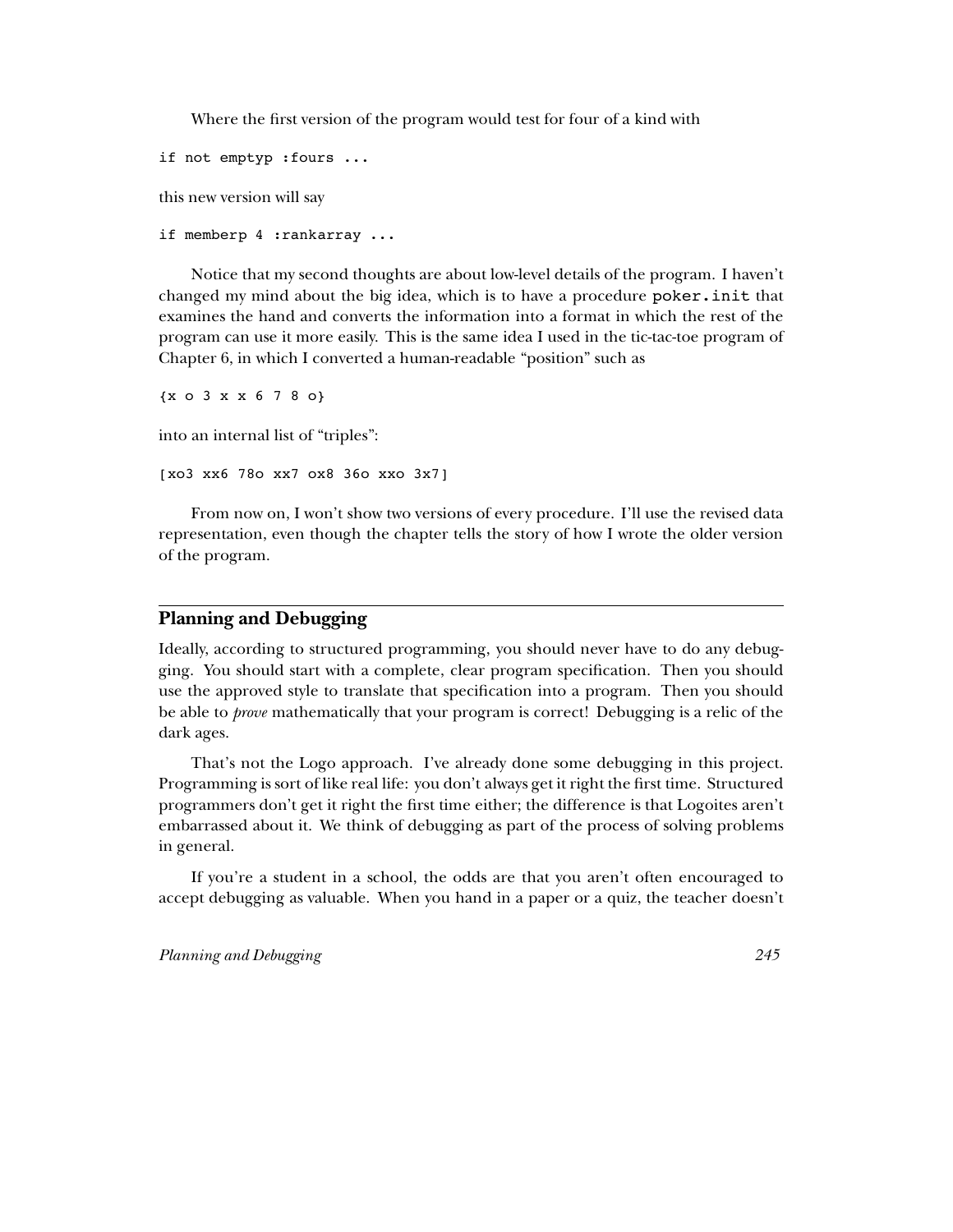point out errors and invite you to try again. Instead he marks your errors in red ink and takes off points for them. You're taught that your work has to be perfect the first time. One of the strong contributions that computer programming in general, and Logo in particular, has made to education is to provide one context in which you are shown a more realistic approach to making and correcting mistakes.

## **Classifying Poker Hands**

fourp and royal. flushp to check for particular kinds of poker hands. I decided to The main thing remaining to be done in my project is the collection of predicates like write some of the easy ones, namely the ones for multiples of the same rank.

```
to fourp
output memberp 4 :rankarray
end
to threep
output memberp 3 :rankarray
end
to pairp
output memberp 2 :rankarray
end
to full.housep
output and threep pairp
end
```
idea: these procedures don't take : cards as an input. They don't examine the poker These are all pretty obvious. Notice, though, that one thing has changed since my initial hand directly; they examine the variables set up by the initialization procedure.

preliminary version of pokerhand. Now I want to start putting all these pieces together, so I'm going to write a

```
to pokerhand :cards
poker.init :cards
if fourp [print [four of a kind] stop]
if full.housep [print [full house] stop]
if threep [print [three of a kind] stop]
if pairp [print ifelse paircount = 1 [one pair] [two pairs] stop]
print [something else]
end
```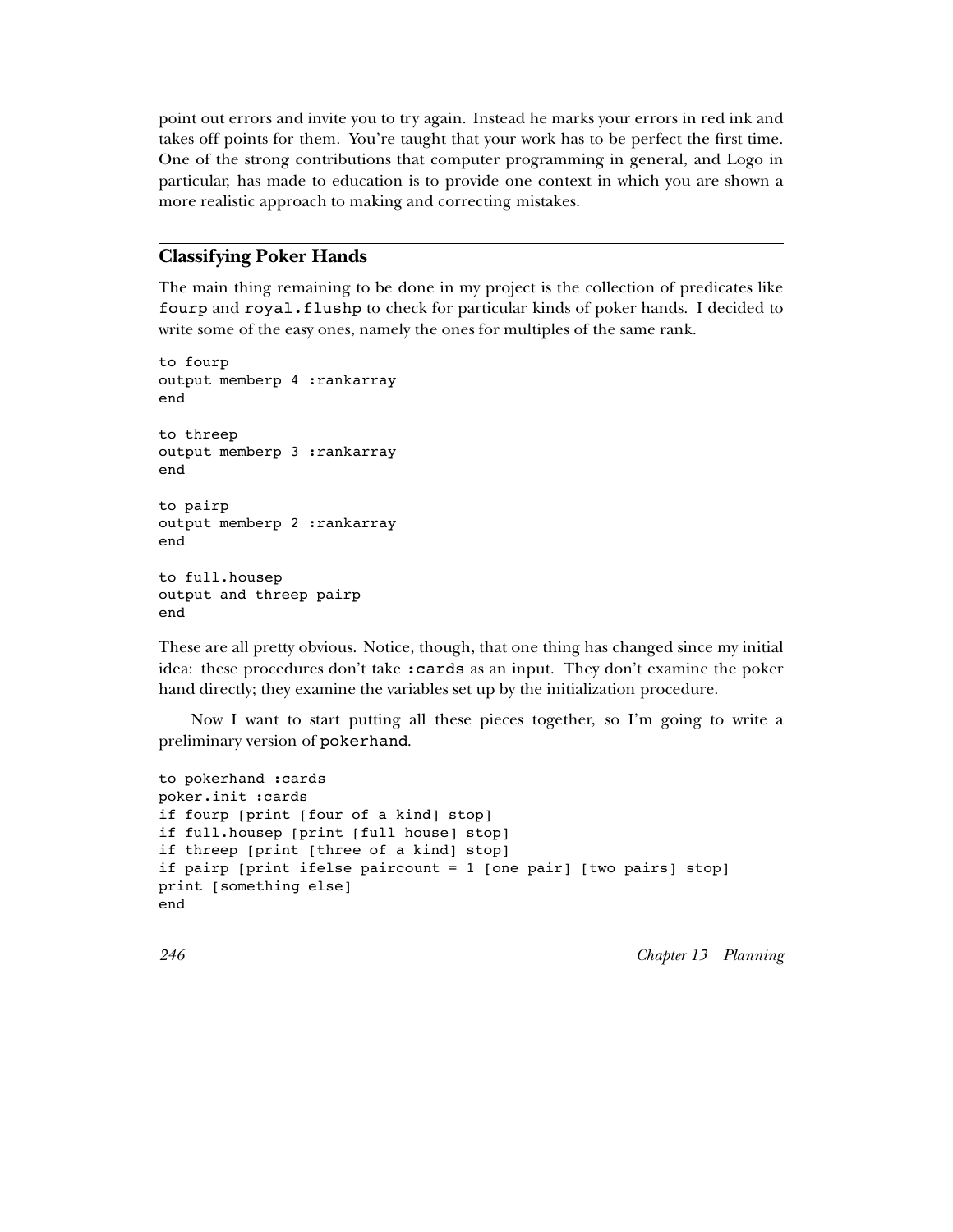```
to paircount
output count locate 2 1
end
to locate :number :index
if :index > 13 [output []]
if (item : index : rankarray) = : number \sim[output fput :index (locate :number :index+1)]
output locate :number :index+1
end
```
If there's a pair, I can't simply use memberp to find out how many pairs are in the hand. Instead, the procedure locate looks at each member of : rankarray and outputs a could have had locate output the number of pairs, which would be a little easier than list of all the ranks of which there are exactly two cards in the hand. For this purpose I computing the list of ranks of pairs. But I recall that I want to be able to say things like "pair of sevens," and for that I'll need the actual ranks.

Let's try it:

```
pokerhand [ah 2c 4d 2s 6h]
?
I don't know how to one in pokerhand
[if pairp [print ifelse paircount = 1 [one pair] [two pairs] stop]]
```
procedure was  ${\tt pokerhand.}$  So that's where I should look for a mistake. (The exact form line in which the error occurred.) I then edited pokerhand and looked for the word one . I found it in the list Looks like a bug. (This really happened; I'm not just making it up to be able to talk about debugging!) The first step in solving a problem like this is to read the error message carefully. This message tells me that when the error happened, the immediately active of the message will be different in different versions of Logo, but they'll all give you that piece of information. In Berkeley Logo, the error message also includes the instruction

[one pair]

*evaluates* whichever input is selected by its predicate input, so it's trying to evaluate that which is one of the inputs to an ifelse operation. Aha! The trouble is that ifelse list as a Logo expression. What I meant was this:

```
if pairp [print ifelse paircount = 1 [[one pair]] [[two pairs]] stop]
```
*Classifying Poker Hands 247*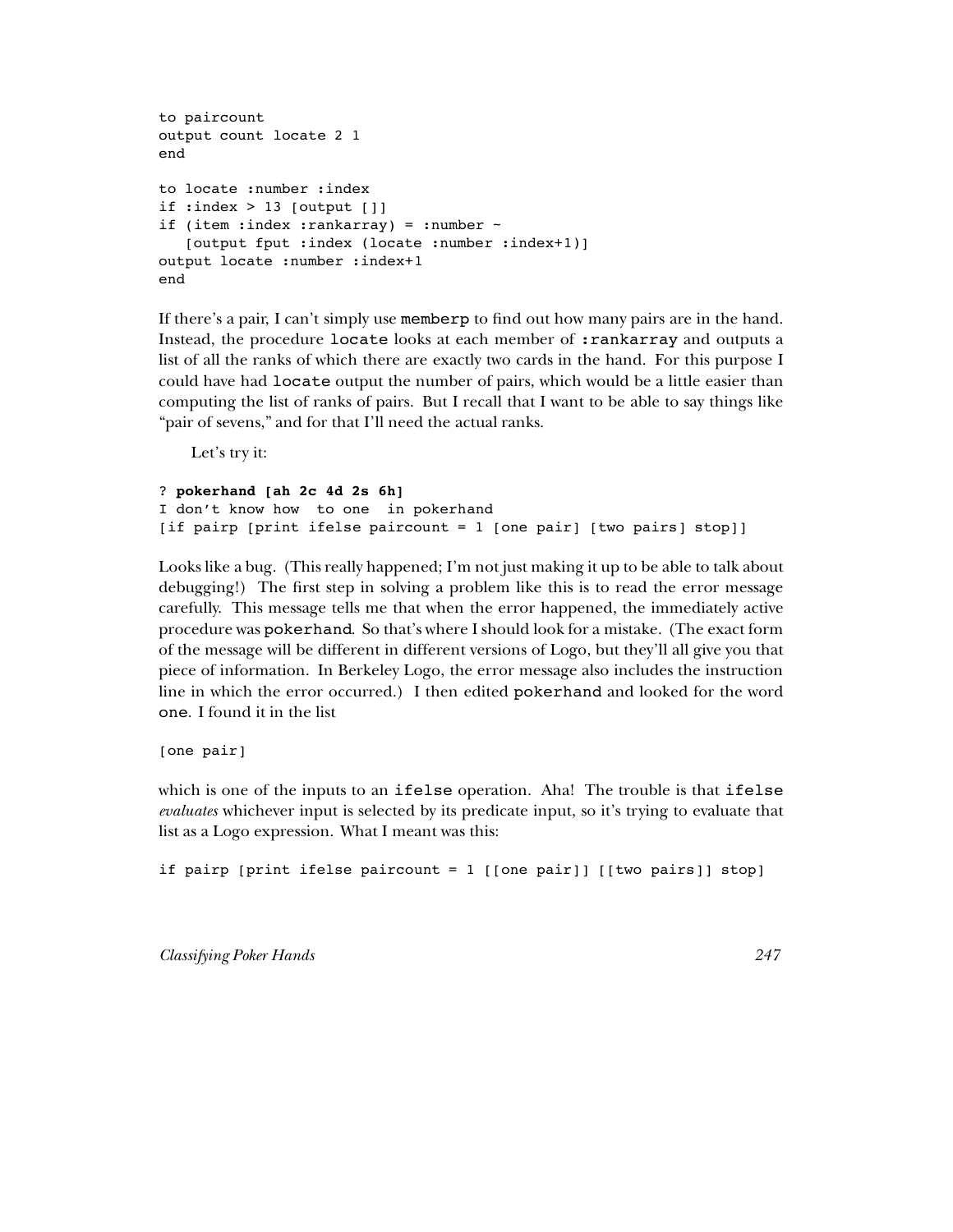Now it should evaluate  $\lbrack$  [one pair] ] and come up with the value [one pair] to use as the input to print. Let's try again:

```
pokerhand [ah 2c 4d 2s 6h]
?
pokerhand [2h 5d 2s 2c 7d]
?
pokerhand [2h 5d 2s 2c 5h]
?
pokerhand [3h 4h 5h 6h 7h]
?
one pair
three of a kind
full house
something else
```
So far so good, but of course there is more work to do. We need to write  $\tt{straightp},$ flushp , and their combinations: straight flush and royal flush. I think I shouldn't have an instruction in  ${\tt pokerhand}$  testing  ${\tt royal.{flushp}}$  as I originally planned; instead I should test for  $\texttt{straightp}$  and, if that's true, look for special cases within that.

```
to flushp
output emptyp butfirst :suits
end
```
It's not so obvious how to write straightp. Here's my plan: First, find the lowest-rank card in the hand. Then, in order to have a straight, the next four ranks must also be present in the hand.

☞ This isn't the only possible way to test for a straight; can you think of, and implement, another?

```
to straightp
output nogap (reduce "min :ranks) 5
end
to min :a :b
output ifelse :a < :b [:a] [:b]
end
to nogap :smallest :howmany
if :howmany=0 [output "true]
if not equalp (item :smallest :rankarray) 1 [output "false]
output nogap :smallest+1 :howmany-1
end
```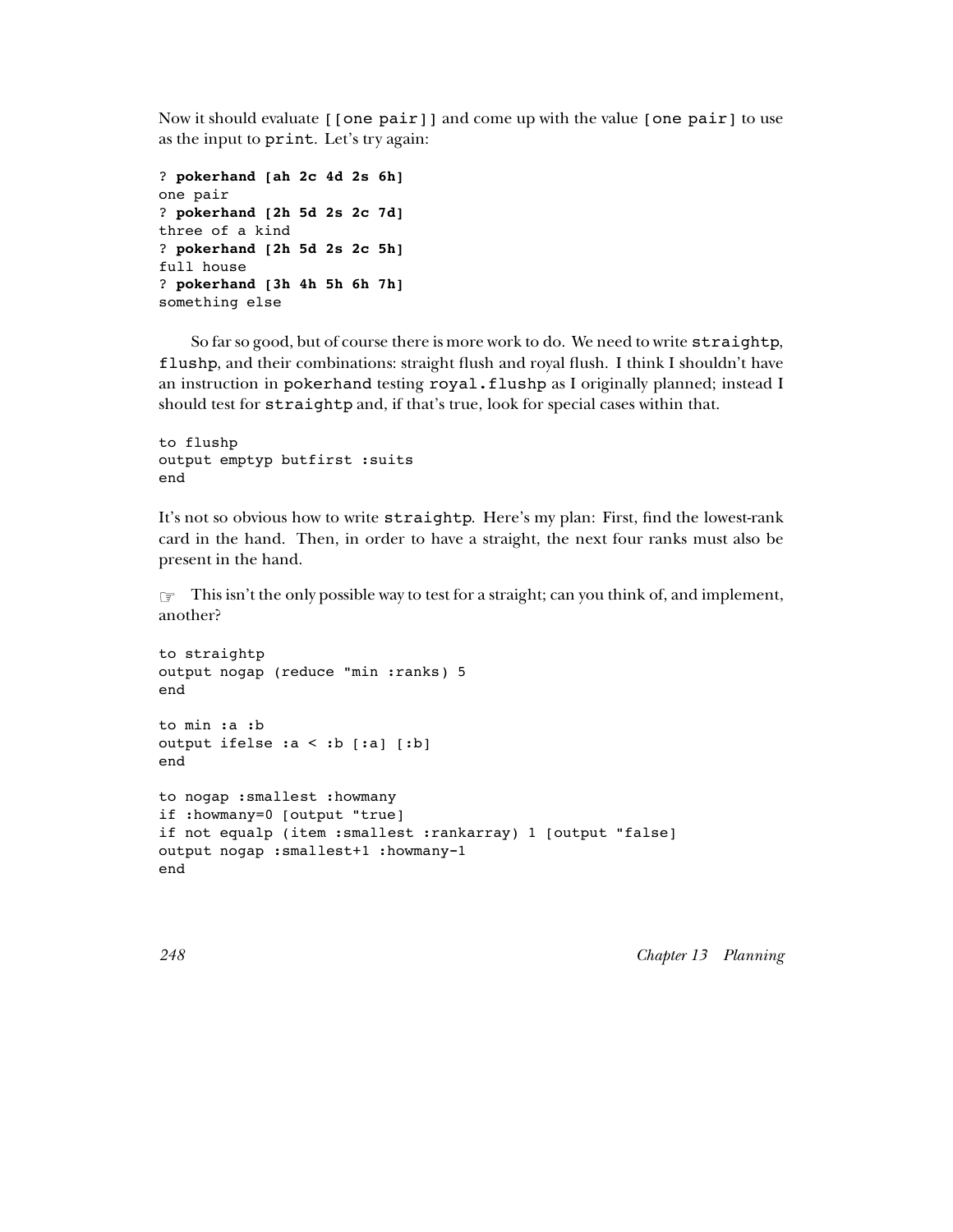Nogap starts with the smallest rank in the hand and checks that there is exactly one in sequence. If : howmany reaches zero, it means that we have indeed found all five card in each of that and the next four ranks. It takes advantage of the fact that I'm representing ranks internally as numbers; it can just add 1 to a rank to get the next one consecutive ranks in the hand. If one of the five desired ranks isn't in the hand, or if the hand has more than one card in any of the ranks, then the hand isn't a straight.

 $(10$ -J-Q-K-A) or low card  $(A-2-3-4-5)$  in a straight. Straight thinks that the ace can There is one problem with this approach. The ace can be used either high card only be the low card. We'll fix that later.

Now let's try some other cases. I've just added the line

```
if straightp [print [straight] stop]
```
to pokerhand. It doesn't much matter where I put that line, because there is no danger will make it possible to debug straightp. of a straight also being found as a multiple of any one rank. This instruction will be changed, eventually, because we want to test for straight flush and so on. But for now this

**pokerhand [3h 6d 7h 5c 4d]** ? **pokerhand [3h 6d 7h 5c 8d]** ? straight something else

I picked those examples pretty much at random. It's a good idea, when testing a procedure, to pick test cases "near the boundaries" of what the program is supposed to accept. For example, what about an ace-low straight, or a king-high? What about a hand in which "the next four ranks" don't exist, because the lowest card is a Jack?

**pokerhand [ah 2d 3c 4c 5h]** ? **pokerhand [9d 10c jh qh kh]** ? **pokerhand [js jh qs qh kd]** ? straight straight two pairs

(Actually, that last example may never invoke straightp at all, if the test for pairp comes first in pokerhand.) Anyway, it looks okay. I could try more examples but I think I believe it. I now decide that the instruction I just put into  ${\tt pockethand}$  should be

if straightp [print ifelse flushp [[straight flush]] [[straight]] stop]

*Classifying Poker Hands 249*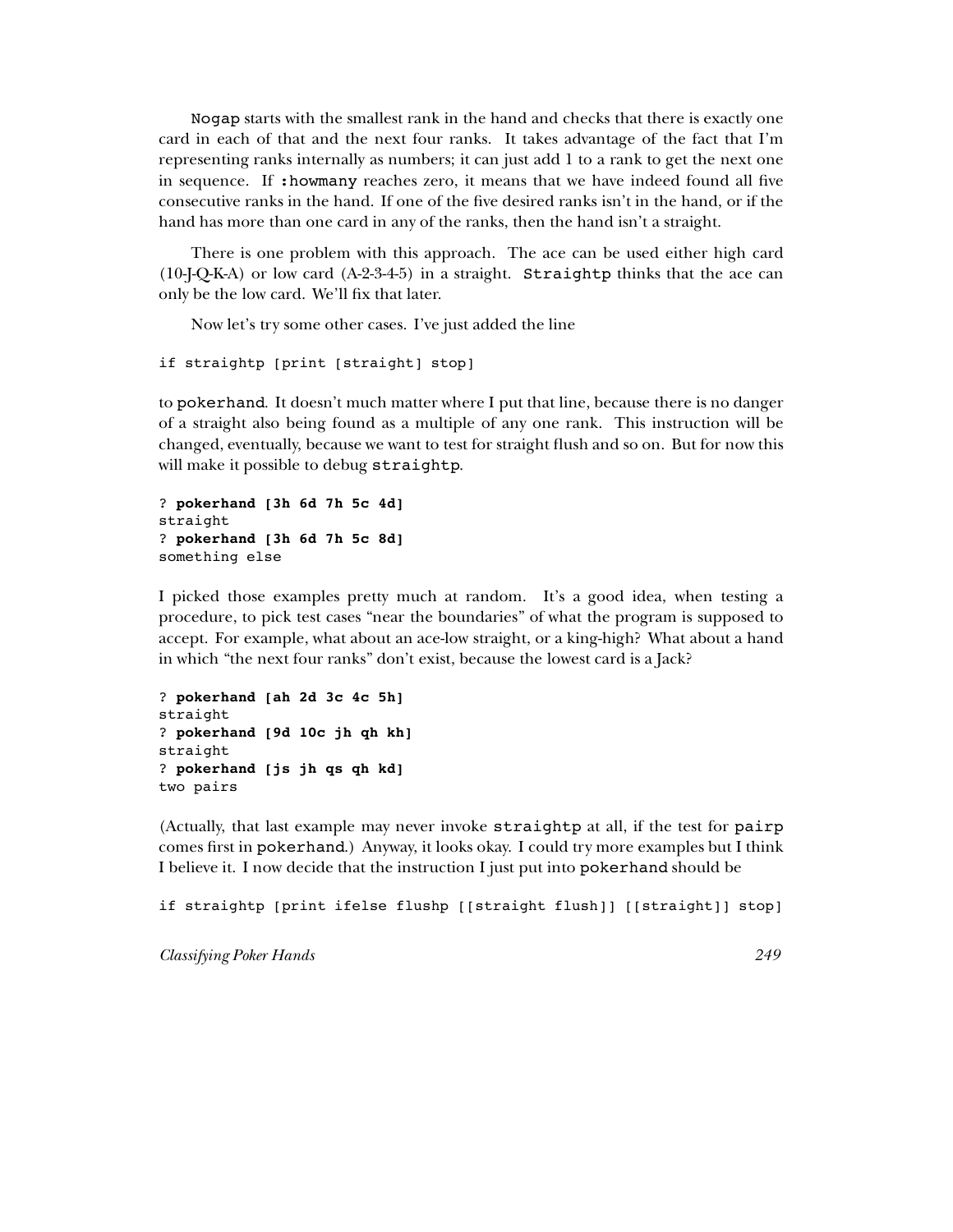and that it should be followed by

if flushp [print [flush] stop]

(The if flushp instruction has to come second because of the principle of "most restrictive first." If that test came first, a straight flush would be reported as just a flush.) Time for more tests:

```
pokerhand [3h 6h ah kh 7h]
?
pokerhand [3h 6h ad kh 7h]
?
pokerhand [3h 6h 4h 5h 7h]
?
pokerhand [3h 6h 4h 5s 7h]
?
flush
something else
straight flush
straight
```
the hand has an ace, then I can use  $\mathop{\mathsf{nogap}},$  the subprocedure of  $\mathop{\mathtt{stringhtp}}$  that checks Now it's time to solve the problem of the ace-high straight. It turns out to be easy; if for consecutive ranks, to check for the four ranks from 10 to king.

```
to ace.highp
if not equalp (item 1 :rankarray) 1 [output "false]
output nogap 10 4
end
```
little editing of pokerhand: That's the end of the categories of poker hands, but to put it all together requires a

```
to pokerhand :cards
local [ranks suits rankarray]
poker.init :cards
if fourp [print [four of a kind] stop]
if full.housep [print [full house] stop]
if threep [print [three of a kind] stop]
if pairp [print ifelse paircount = 1 [[one pair]] [[two pairs]] stop]
if ace.highp [print ifelse flushp [[royal flush]] [[straight]] stop]
if straightp [print ifelse flushp [[straight flush]] [[straight]] stop]
if flushp [print [flush] stop]
print [nothing!]
end
```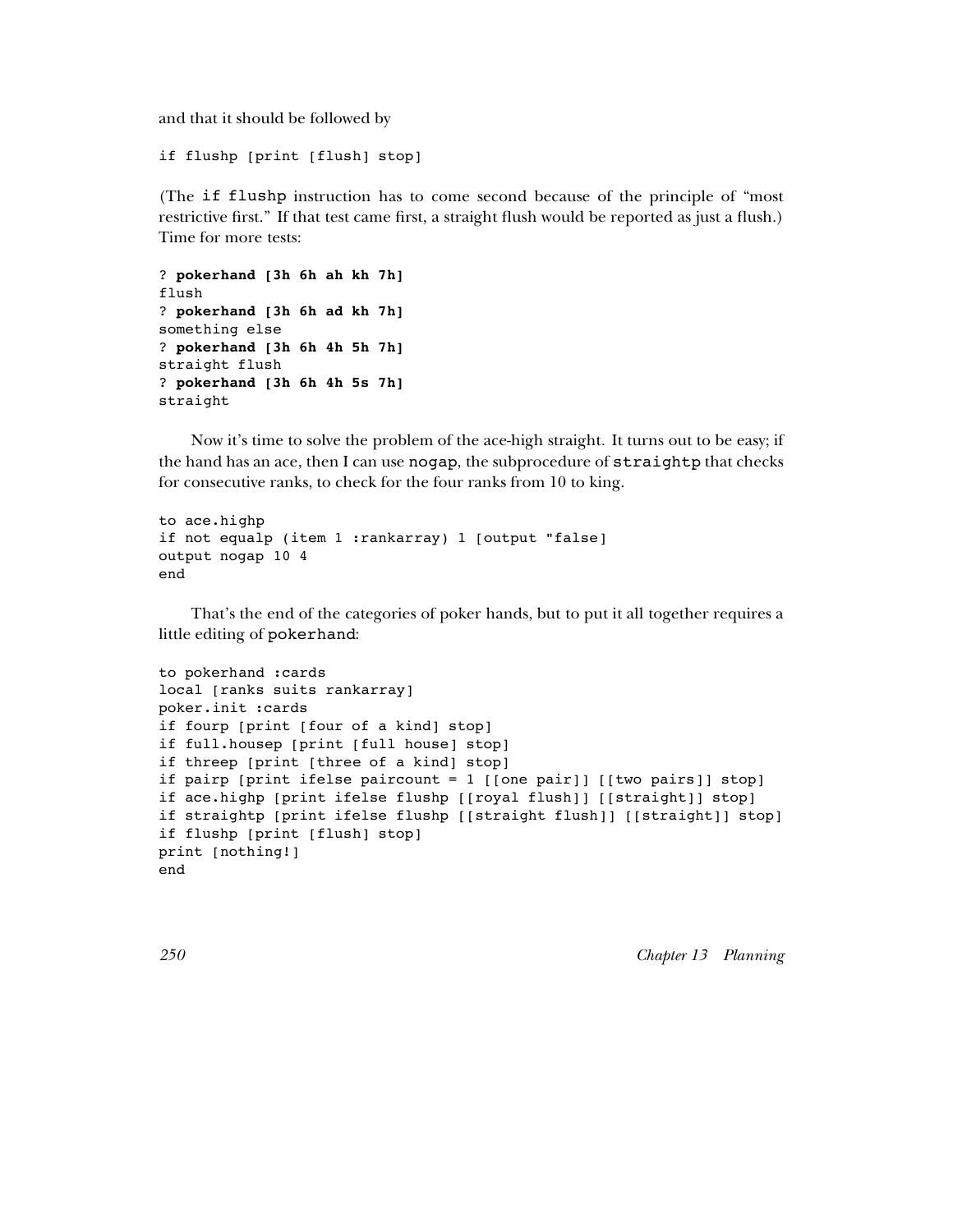### **Embellishments**

I've now done more or less what I set out to do. It took 14 procedures. I hope you have a feeling for the process of switching back and forth between thinking about a particular subproblem and thinking about the overall structure of the program.

modified, I'll make it print things like  $\mathtt{pair}$  of  $\mathtt{sixes}$  instead of just one  $\mathtt{pair}.$ I haven't done every detail of what I first suggested. In particular, I don't have the information about particular ranks in what I print. I think perhaps that's more effort than this project seems worth to me. (I'm not just being cute by saying "to me"; the point is that a real poker enthusiast might want to spend a lot of time on this program and make it as beautiful as possible.) But just to show how a completed program can be

First I have to be able to find words like "sixes" starting with a rank indicator like 6.

```
to plural :rank
output item :rank [aces twos threes fours fives sixes
                   sevens eights nines tens jacks queens kings]
end
```
The next step is to change one instruction in pokerhand to use this new tool:

```
if pairp [print ifelse paircount = 1
                       [sentence [pair of] plural first locate 2 1]
                       [[two pairs]]
          stop]
```
(If you were confused about the double square brackets around one pair and two pairs before, seeing this new version in which one of the possibilities is the output from a procedure, not a literal list, might help.)

#### **pokerhand [ah 7s 3d 10c 7c]** ? pair of sevens

☞ If you're motivated, you can modify the messages for other categories to include the specific rank information. You might want to change "nothing" to "queen high," for example.

☞ What if you wanted to use this program on a seven-card-stud hand? In other words, the order of the  $\mathtt{if}$  instructions in  $\tt{poker}$  hand. I've said that you can test  $\tt{three}$  peither instead of a list of five cards, you'd be given a list of seven, from which you'd have to pick the best five. The main thing I can think of is that you'd have to be more careful about

*Embellishments 251*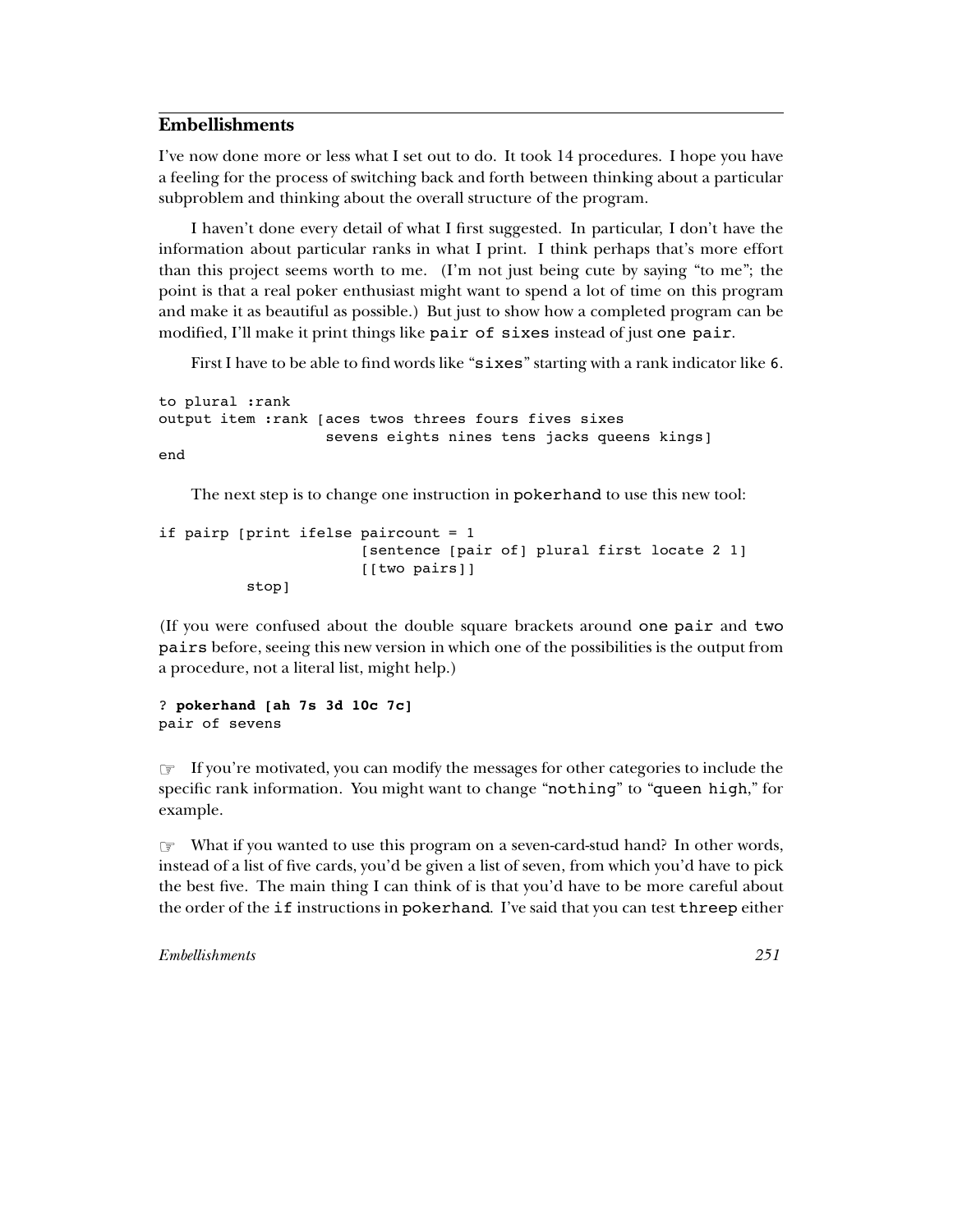before or after  $\texttt{straightp}$  because they can't both be true. But that's not the case for a seven-card hand:

[3h 3s 3d 4d 5s 6h 7c]

If you try this challenge, make sure your program announces

[8s 9s 10s js qs kh ad]

as a straight flush, not as an ace-high straight.

## **Putting the Project in a Context**

*play* actually poker. I wrote this program because I was looking for an example for this book that would be not too long, not too short. That's kind of an artificial reason for starting a project. In real life, if I wrote a program like this one, it would be part of a larger program that would

to the hand, which might become the output from pokerhand. But it can't be just a order. Instead, the ranking of a hand might be a list of numbers. [5 7 10] might mean three sevens and two tens. To compare two lists of numbers, compare their firsts; if In that context the problem would become very different. We wouldn't want merely to print the designation of a hand; we'd want to be able to compare several hands and announce a winner. To do that, we'd have to attach something like a numerical ranking single number; there are too many possible hands to have a list of all of them in rank that the hand is a full house (I'm guessing that that would rank about fifth in value), with those are equal, go on to compare the next members.

top-level procedure poker. Perhaps a first attempt might look like this: The point is that I'm now back to something approaching top-down planning. As the scale of the project becomes a lot bigger, that kind of advance planning seems necessary. But this isn't really top-down because comparing two hands is just one subproblem of playing poker. Really, according to the top-down view, I should start by designing the

to poker deal.cards bid draw.more.cards bid pokerhand end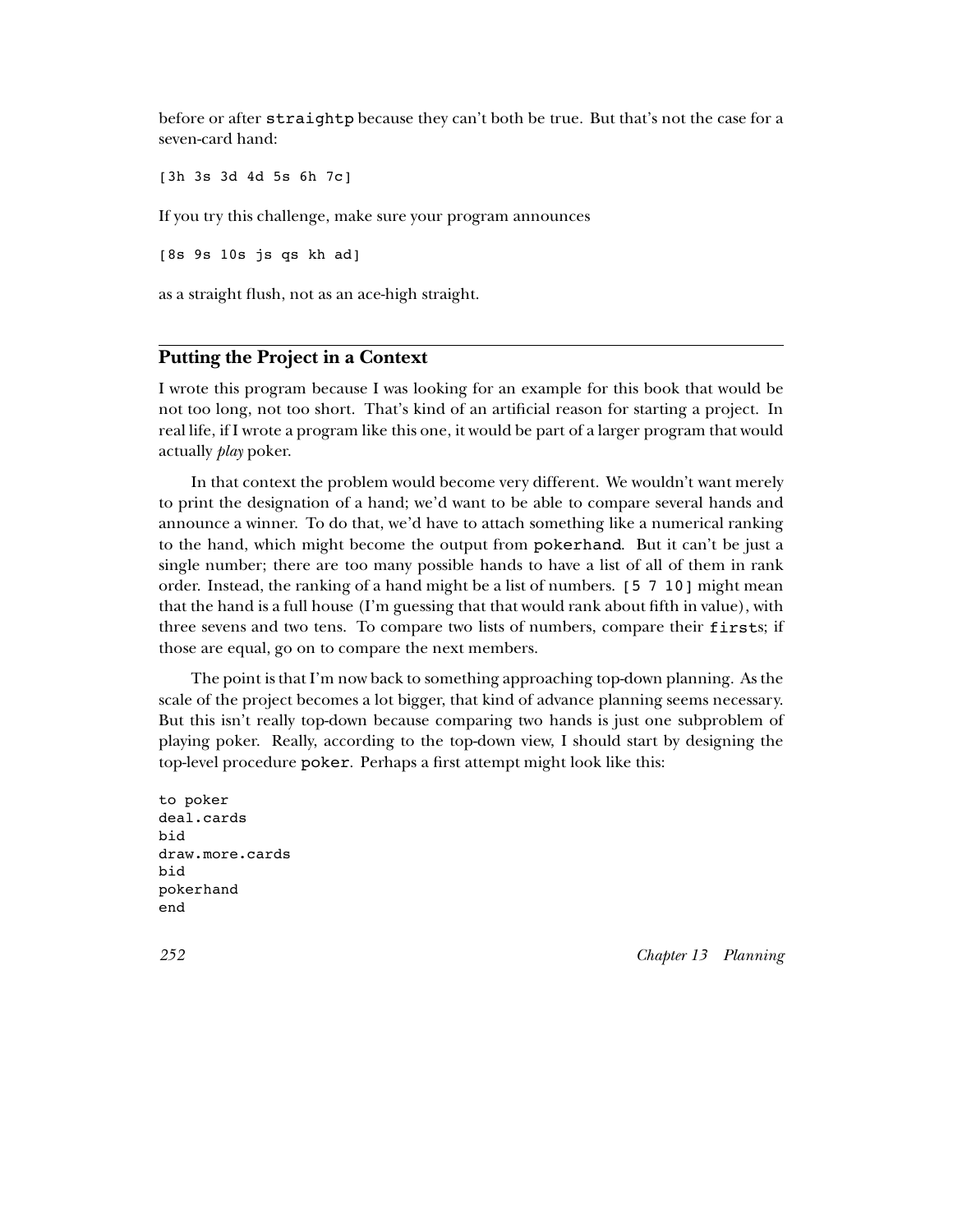But it would be premature to type this into a computer. We have to think about issues like these: Is the computer a player or does it just deal and bank for the other players? How many people can play? What is a good strategy for bidding?

In the end it might turn out that the pokerhand we've just written wouldn't fit into the larger project; it might have to be rewritten for that context. To a structured programmer, the effort we've put in would then be wasted. But I think that even if every procedure had to be edited, I'd benefit from having taken the time to understand how to solve this subproblem.

#### **Program Listing**

```
to pokerhand :cards
local [ranks suits rankarray]
poker.init :cards
if fourp [print [four of a kind] stop]
if full.housep [print [full house] stop]
if threep [print [three of a kind] stop]
if pairp [print ifelse paircount = 1 [[one pair]] [[two pairs]] stop]
if ace.highp [print ifelse flushp [[royal flush]] [[straight]] stop]
if straightp [print ifelse flushp [[straight flush]] [[straight]] stop]
if flushp [print [flush] stop]
print [nothing!]
end
to poker.init :cards
make "ranks map [ranknum butlast ?] :cards
make "suits remdup map "last :cards
make "rankarray {0 0 0 0 0 0 0 0 0 0 0 0 0}
foreach :ranks [setitem ? :rankarray (item ? :rankarray)+1]
end
to ranknum :rank
if :rank = "a [output 1]
if :rank = "j [output 11]
if :rank = "q [output 12]if : rank = "k [output 13]
output :rank
end
to fourp
output memberp 4 :rankarray
end
```
*Program Listing 253*